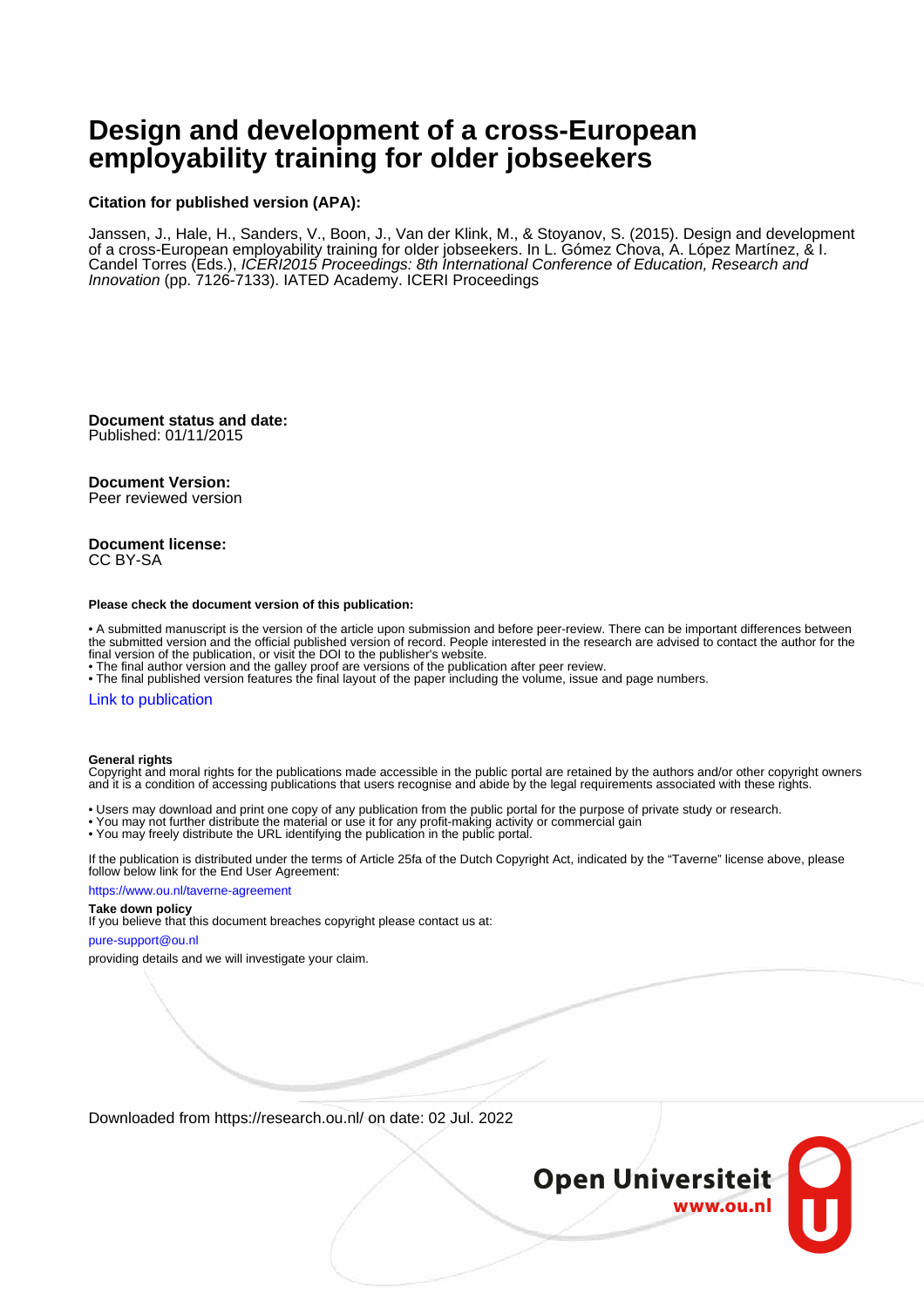# **DESIGN AND DEVELOPMENT OF A CROSS-EUROPEAN EMPLOYABILITY TRAINING FOR OLDER JOBSEEKERS**

# **José Janssen<sup>1</sup>, Hilary Hale<sup>2</sup>, Val Sanders<sup>2</sup>, Jo Boon<sup>1</sup>, Marcel van der Klink<sup>1</sup>,** Slavi Stoyanov<sup>1</sup>

*1 Open University of the Netherlands (NETHERLANDS) <sup>2</sup> Apricot Training Management Limited (UNITED KINGDOM)*

### **Abstract**

The importance of social networking for effective job-search has been clearly established in various studies. Social networks (social capital) represent a constituent component of employability: the potential of an individual to gain employment and to stay employed. However, not everyone feels comfortable using informal search methods or networking. Besides, with the rise of social media, social networking increasingly takes place in online environments. To those less familiar with social media this constitutes an extra hurdle regarding effective deployment of informal job-search methods. As a consequence, especially older (45+) jobseekers are considered at risk of missing out on job opportunities.

The web2jobs project aims at providing a solution by developing a cross-European training on the use of social media for job search, targeting older jobseekers. This paper presents the requirements for such a training, as they evolved from a needs-assessment carried out in eight European countries. While starting with a focus on social media for job-search, the needs assessment made clear that the training should address other dimensions of employability, next to the social capital/social networking dimension, as well. The paper analyses the requirements derived from the needs assessment in terms of all four dimensions of employability (i.e. adaptability, human capital, social capital, and career identity) and argues that both adaptability and human capital on the one hand and social capital and career identity on the other hand, act in concert. Finally, the paper outlines the web2jobs employability training resulting from an iterative design and development process, involving two pilots running in eight countries.

Keywords: Employability, social media, social networks, etc.

# **1 EMPLOYABILITY AND SOCIAL NETWORKING**

Employability can be defined as the potential of an individual to gain employment and to stay employed [1]. This potential, which is important both from a public (productivity) and a private (wellbeing) perspective, consists of a combination of an individual's personal adaptability, social capital, human capital and career identity [1], [2]. Personal adaptability refers to being willing and able to adjust to change and requires for instance an openness to learn. Social capital is determined by the quality and quantity of a person's social networks. Human capital includes a variety of factors like age, education, work experience, emotional intelligence etc. Career identity, finally, entails having a clear grasp of one's skills, work-related experience and aspirations. Recent research shows that each of these dimensions of employability plays a distinct role in the process of re-integration: adaptability is mainly important for people to persist in searching for a job; social and human capital for finding a job, and career-identity for both [1]. Though some authors have argued in favour of a more broad definition of employability, including for instance labour market variables such as the number of vacancies in a particular field [3], for the purpose of this paper the widely accepted definition distinguishing four aspects of employability, proves more useful, as will be demonstrated later.

The impact of the various constituent components of employability on an individual's potential to gain employment is not as straightforward as it may seem. Age, for instance - one of the variables related to human capital, is considered to be related to the amount of experience a person has. However, various studies have documented age discrimination in the labour market, putting both younger and older employees at a disadvantage [4], [5], [6]: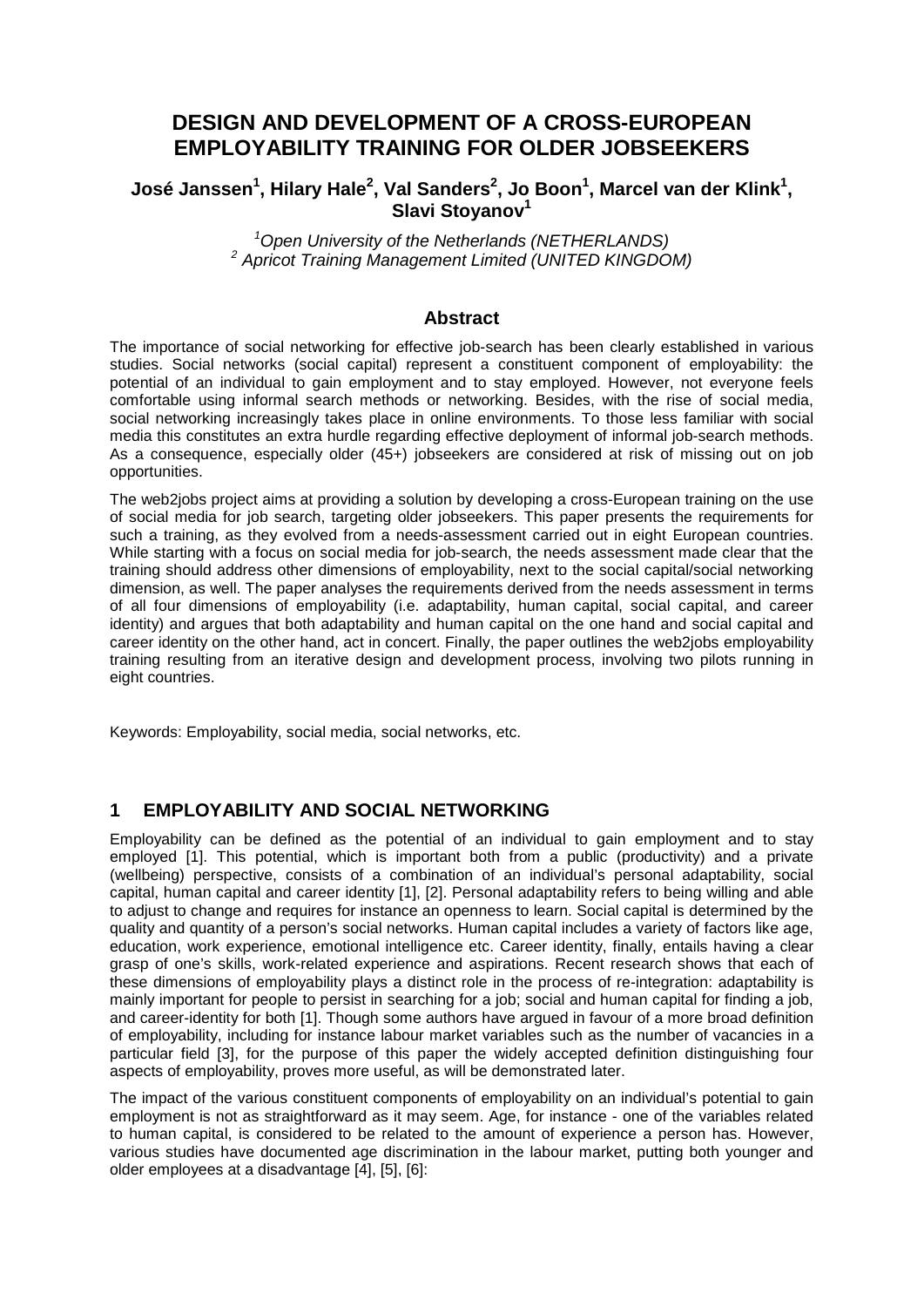"*In particular, older workers and those with low education levels have a higher displacement risk, take longer to get back into work and suffer greater (and more persistent) earnings losses in most countries examined. While youth also have a higher risk of displacement than prime-aged workers, they fare better afterwards. Young workers generally find work relatively quickly after displacement, often in jobs with greater skill requirements than their previous jobs.*" [6, p.44].

The European Union 2020 Employment Strategy [7] specifically aims at increasing involvement of older workers in the labour force. Research shows that a substantial portion of job seekers secure jobs through social networks [8]. Social networks are used to provide and receive information about job opportunities. In addition, they enable us to alert people and organizations of our interests, skills, and availability. Today, this is no different from several decades ago. What has changed is that today both recruitment and social networking increasingly take place through social media, placing those unfamiliar with this technology at a disadvantage. And here once more, unemployed people over 45 are identified as an at risk group, either because they are less likely to use this technology (see section 2), or when they do use this technology, they tend to be less cautious in managing their online identity, as recent studies suggest [9], [10].

Against this background the web2jobs project [11] was initiated to develop an employability training programme to be used by adult educators and trainers across Europe with the aim to support 45+ unemployed people in their job search. The employability training described in this paper will address all four dimensions of employability with a focus on the social capital (social networks) dimension of employability, more specifically the use of social media for job search. Building on the needs assessment and the training requirements drawn from the needs assessment (section 2), this paper outlines the methodology used in the iterative design of the training (section 3), and concludes by presenting the training in its current stage and reflecting on both design and process so far (section 4).

# **2 NEEDS ASSESSMENT**

The needs assessment carried out prior to designing the employability training course involved a mixed methods approach, including:

- desk research directed at national and regional policies and statistics on unemployment and social media use across the various countries involved in the web2jobs project: France, Italy, Poland, Romania, Spain, The Netherlands, Turkey, and United Kingdom [12]
- semi-structured focus groups and individual interviews with stakeholders to investigate needs and views more in-depth
- desk research investigating current insights based on studies in the field of employability.

The sections below provide some highlights derived from the needs assessment. For more details see the full report [12].

## **2.1 International comparison**

### *2.1.1 Social media use*

While internet access in the countries involved in the web2jobs project varies considerably (roughly from 50% to 95%) and, consequently, the percentage of people active on a social network site, there is great similarity regarding the most popular networking sites. Facebook and LinkedIn are most commonly used in all countries except Turkey where LinkedIn is less popular.

### *2.1.2 Policies*

The desk research revealed that policies vary widely across the various countries with respect to whether or not older jobseekers are defined as a specific target group and, when they are, what measures are taken. In Turkey for example no special attention is paid to elderly unemployed: "*here subsidies are given to employers to encourage them to recruit or retain younger, not older workers"*  [12, p.13].

However, in general policies directed at reducing the effects of age discrimination by employers have been set in place in all countries. The report distinguishes initiatives at three different levels: a. *large scale efforts* in France, Poland, The Netherlands, and United Kingdom with combined measures to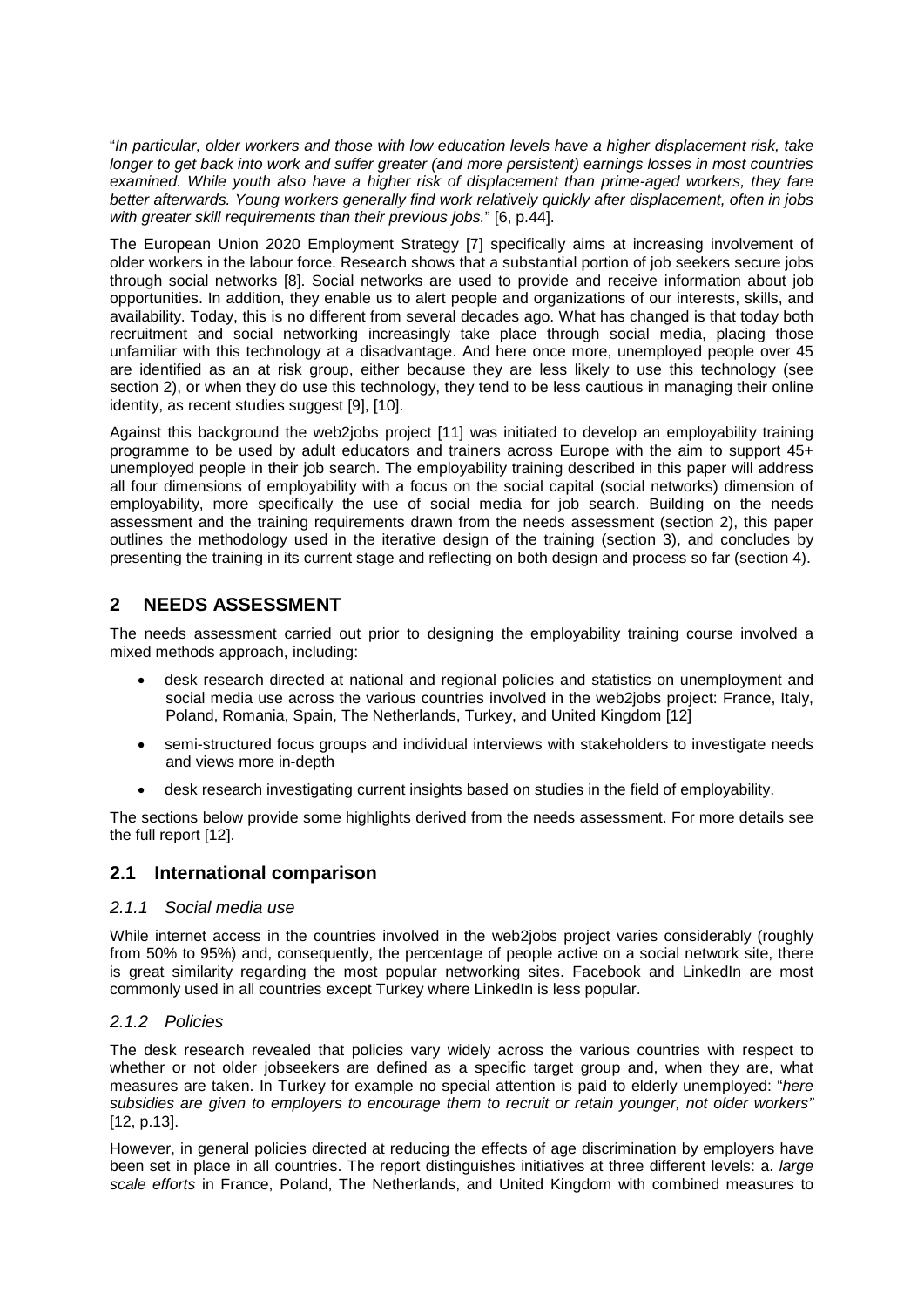address 50+ unemployment, a *subsidy approach* focusing on economic incentives in Italy and Spain and a *generalistic approach* such as in Turkey.

In The Netherlands, for example, employers receive a so-called mobility bonus when they employ someone over 50. This means they pay reduced tax fees for these employees. There are also incentives for job agencies to encourage placement of older jobseekers. Another Dutch policy directly targets the elderly unemployed: if they receive unemployment benefits for more than three months they are obliged to enrol on an employability training course (including the use of social media for job search), if they want to continue to rely on these benefits. This obligatory training, which is quite unique, is provided by the Employee Insurance Agency (UWV); the organisation commissioned by the Ministry of Social Affairs and Employment (SZW) to implement employee insurances nationwide through regional centres. Next to this compulsory training there is a an abundance of face-to-face, online or blended training courses on social media in relation to career development and job search, provided for free or on a commercial base. Because of this abundance as well as the compulsory training for elderly unemployed, the needs assessment in the Netherlands included mainly trainers and trainees who have already delivered respectively received training in this area, providing an opportunity to learn from experiences so far.

## **2.2 Focus groups and interviews**

The focus groups and interviews with individual trainers and older jobseekers carried out across the eight countries provided several clear clues regarding the contents and didactical design of an employability training programme. Firstly, both trainers and trainees generally expressed a preference for blended learning as the delivery mode: a mixture of face-to-face group sessions and self-study at a distance.

Secondly, according to trainers one of the main challenges in their training is to make participants feel comfortable with the notion of networking – to explain it as something that should come natural, rather than 'a big deal' that requires people to act in ways they do not feel comfortable with.

Thirdly, regarding the contents of the training it was stressed that an employability training course should not just address technical skills and know how (e.g. what are social media, how to create an account on LinkedIn) but also help trainees to develop the skills to use these media in a 'generic' way, i.e. in a way that enables them to cope with swift technological changes. Moreover, the training should help develop skills and attitudes needed to be more effective in employability contests, such as selfpresentation and social networking skills.

Fourthly, perhaps more of a challenge than a clear requirement put forward by both trainers and trainees, concerns the wide diversity of participants taking part in employability programmes, in terms of prior knowledge and experience, education, and professional background. Though such diversity can enrich the training experience, it can also demotivate participants who consider the training pace does not align with their needs and competences. This suggests trainers need to find ways to accommodate a wide range of training needs, for instance through diversified exercises.

Finally, a recurring topic in the interviews with trainers and trainees in the Netherlands, concerned the negative impact of peer pressure, more specifically from fatalistic and discouraged group members, who insist 45+ jobseekers do not stand a chance. In Poland a similar discussion was raised but more specifically in relation to people in the pre-retirement group; people over sixty who have decided to bide their time until retirement. One Dutch trainee went as far as suggesting a fully online version of the training suitable for self-study would be best to avoid a negative impact from discouraged group members. However, as will become clear in the next section, the issue reappears in the review of employability research, offering suggestions for less drastic solutions.

# **2.3 Employability research**

Current employability research was reviewed with the purpose of identifying requirements for an employability training course: what does research tell us about the "must haves" and "should haves" of training that aims to enhance employability? Obviously, the dimensions of employability identified by research in the field, suggest different aspects to address in an employability training course: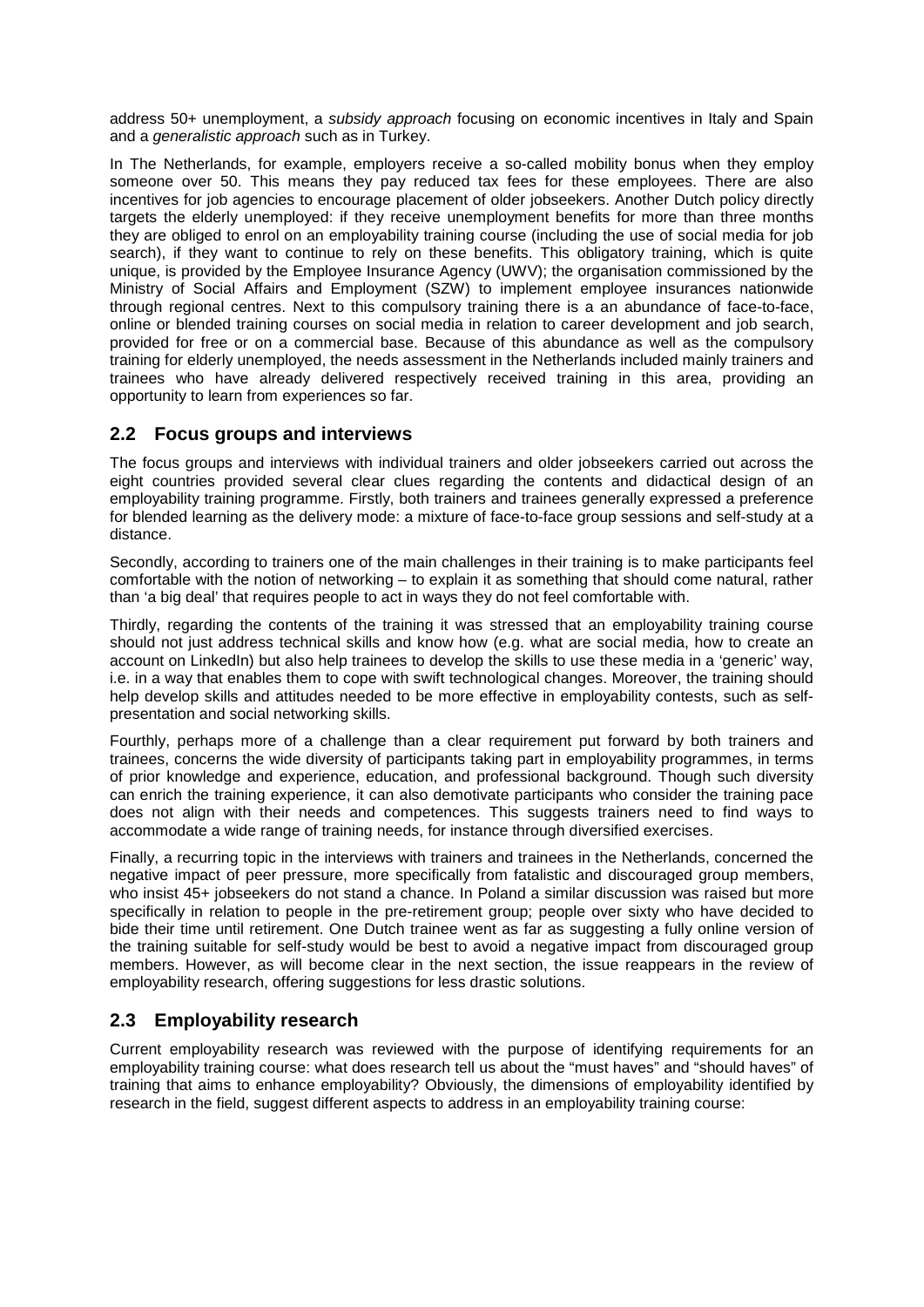|  |  | Table 1: Dimensions of employability |  |
|--|--|--------------------------------------|--|
|--|--|--------------------------------------|--|

| <b>Employability</b><br>dimension | <b>Description</b>                                                                                       |
|-----------------------------------|----------------------------------------------------------------------------------------------------------|
| Adaptability                      | Attitude - being willing and able to adjust to<br>change. Requires for instance an openness to<br>learn. |
| Human capital                     | "Know how" - education, work experience,<br>emotional intelligence                                       |
| Social capital                    | "Know who" - the quality and quantity of a<br>person's social networks                                   |
| Career identity                   | "Know thyself" - having a clear grasp of one's<br>skills, work-related experience and aspirations        |

A training course focusing on social networking for job search obviously is closely related to the social capital dimension of employability. However the needs assessment clearly indicates that such training inevitably involves technical skills and know how regarding the use of social media (human capital dimension) as well. This includes the issue mentioned earlier of prudent online identity management [9], [10]. Moreover, as the needs assessment indicated, the training should enable trainees to use the technology in a way that helps them to deal with rapidly changing interfaces (adaptability dimension). Furthermore, it goes without saying that social networking skills and self-presentation skills in the context of effective use of social media for job search, requires a clear idea of one's own competences and aspirations (career identity dimension). Fig.1 provides a mapping of these training requirements onto the four dimensions of employability.

| <b>Employability dimensions &amp; training requirements</b>    |                                                     |  |
|----------------------------------------------------------------|-----------------------------------------------------|--|
| <b>Adaptability</b>                                            | Human capital                                       |  |
| Being willing and able to deal with rapid<br>technology change | <b>Know how</b><br>Social media<br>technical skills |  |
| Social capital                                                 | <b>Career identity</b>                              |  |
| <b>Know who</b><br>Networking &<br>Self-presentation skills    | <b>Know thyself</b><br>Self-knowledge               |  |

Fig. 1 Training requirements in relation to four dimensions of employability

Fig. 1 makes clear how, from the point of view of designing training on social networking for job search, adaptability and human capital on the one hand, and social capital and career-identity on the other hand operate 'in concert': trainees should not only know how to use social media (human capital), but in the case of social media it is of paramount importance that they should learn to do so in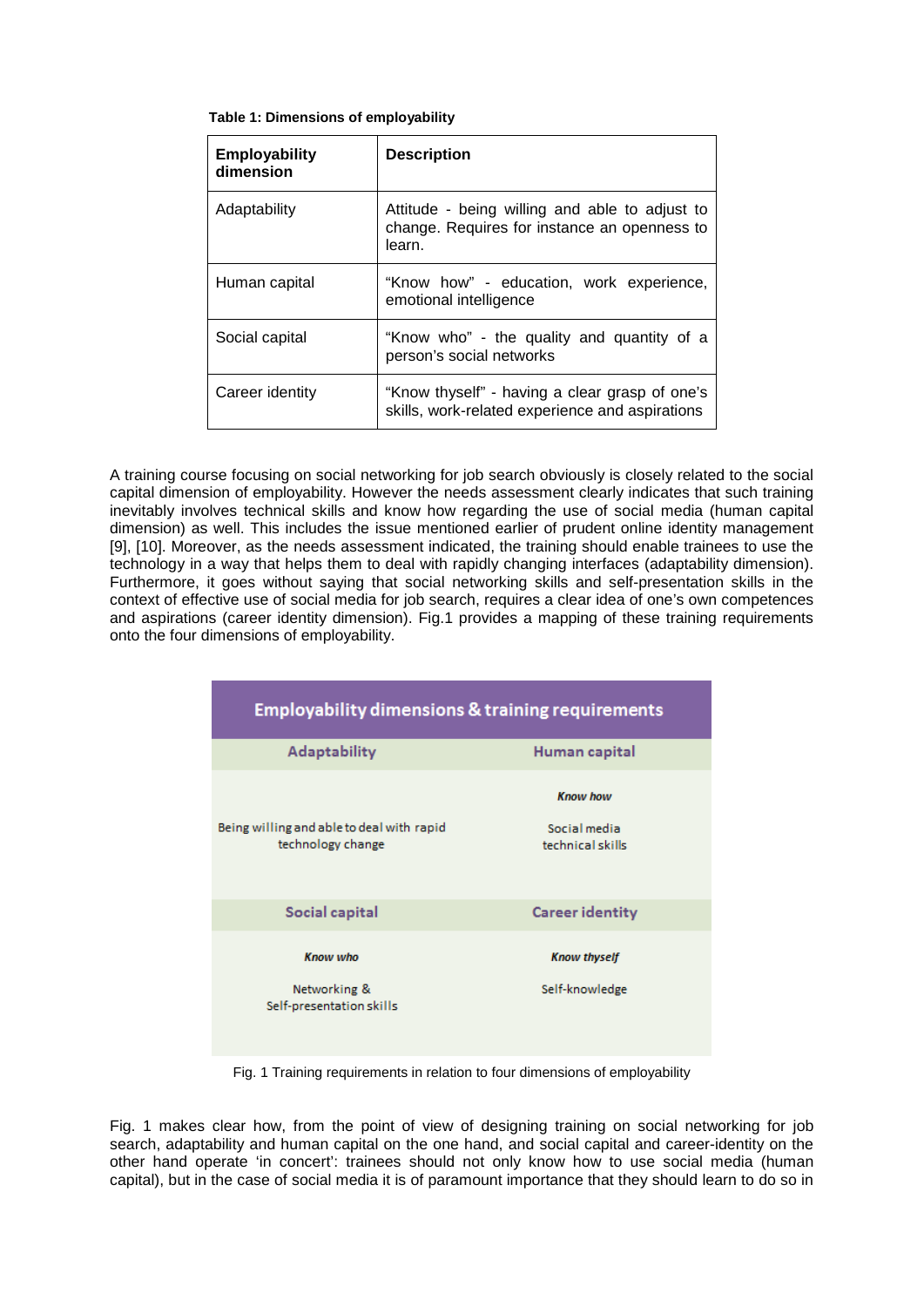a sustainable way, i.e. in a way that prepares them to deal with rapid change. Likewise, there is little sense in developing social networking skills for professional purposes when this is not supported by a clear career identity: a proper sense of one's own competences, aspirations, weaknesses etc.

For people who are unemployed career identity is under severe pressure. When expectations of future work diminish people are likely to adjust the value they place on work and career. As the theory of cognitive dissonance [13] explains, it is virtually impossible for people who are unemployed, especially in the long run, to sustain a self-image that says that being employed is essential for their well-being, without this being detrimental to their sense of well-being. This is a liability for all jobseekers, however in the case of older jobseekers this tendency might even be reinforced by what is called minority socialization and identification [14]. This is exactly what both trainers and trainees were referring to in the interviews when they talked about the negative influence of participants oozing fatalism. Due to prolonged exposure to media and/or fellow trainees who keep stressing that chances of 45+ jobseekers to re-integrate in the labour market are extremely dim, people might start to identify with this 'stigma' to an extent that they become discouraged workers. Though figures clearly indicate older people are at a disadvantage when it comes to regaining employment and there is no use in denying this, it is still important to distinguish overall statistics from personal experience. Older job seekers may be at a disadvantage but there are still those who do succeed and it is important to present a realistic image of the situation, e.g. that it may require effort and resilience, while pointing out that it is not impossible and that to keep making efforts may pay off in the end [14], [15]. The study carried out by Koen indicates that people who have a stronger career identity are more resilient in their search for a job and also more likely to find a job [1].

Interestingly, Koen's study also shows that the (relatively small) effect of re-integration programmes on employability, was found even when the integration programme was compulsory. However, an important mitigating variable was whether or not participants perceive a programme as useful - a crucial factor for their motivation. This implies that next to the 'know how', 'know who' and 'know thyself' the employability training should pay sufficient attention to the 'know why'.

Last but not least, current employability studies indicate that using a varied job search strategy (e.g. combining the use of social media with more traditional ways such as browsing databases with vacancies) appears most effective [8].

Section 4 explains in more detail which requirements identified through the needs assessment and desk research have been addressed through the web2jobs employability training and how. Prior to this, the next section briefly describes the methodology, i.e. the iterative process, through which the web2jobs training was developed.

# **3 METHODOLOGY**

-

Based on the desk research and needs assessment an initial training design was created collaboratively, consisting of  $8<sup>1</sup>$  $8<sup>1</sup>$  $8<sup>1</sup>$  training modules, each taking approximately 4 hours in a blended learning setting (group sessions combined with self-study). A modular blended learning design was chosen to facilitate personalisation, i.e. adaptation of the training according to local or personal needs and preferences of both trainers and trainees. Delivery of the training takes place through an Eplatform that was build on the Elgg open source social networking engine [16], [17], and adapted so that it supports delivery of the training in each partner country.

Each partner was assigned 1 module. Next, syllabus information was filled out for each module in order to avoid overlap. The syllabus information to be provided included: Title, keywords, introductory subjects/preconditions, course objectives and aims, learning outcomes, topic content, and literature.

Following this step all partners developed an English version of the module they had been assigned. These initial designs where then subject to peer-review, which, for reasons of efficiency, was organised in such a way that each partner reviewed three modules.

This round of peer review was particularly useful to identify overlap between modules. Also, a quite common feedback was that contents appeared to outstretch 4 hours of study by far. Modules where

<span id="page-5-0"></span> $1$  Two additional modules were designed to support the training of trainers in charge of delivering the training to end-users: one instructing on the use of the delivery platform, and one for novice trainers on methodologies in adult learning. Whereas the overall aim of the web2jobs project was to design a train-the-trainer programme, the focus of this paper is on the training as delivered to end-users.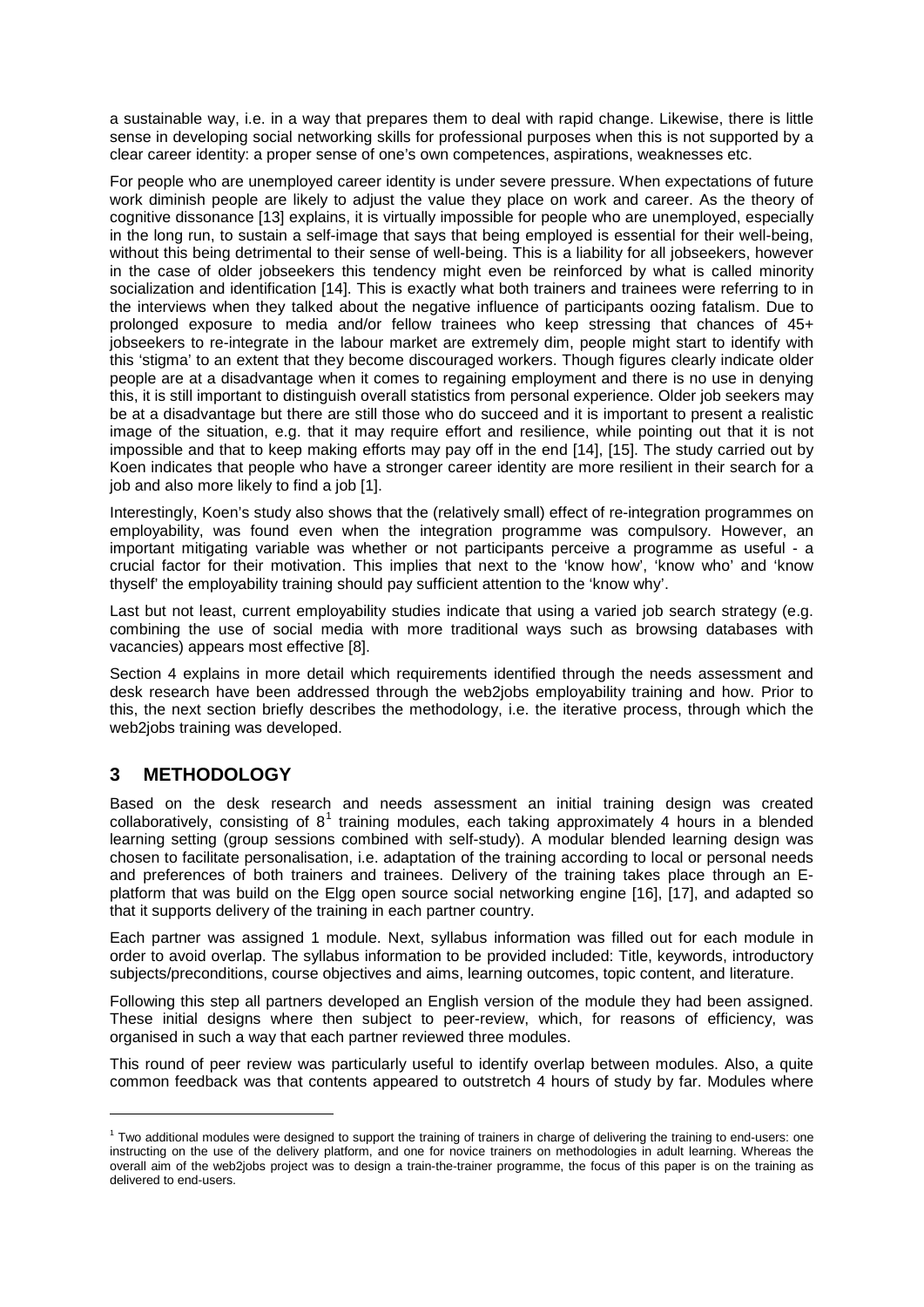revised and, again for pragmatic reasons, divided among partners so that each partner would translate at least three modules to be used in a first pilot with trainers. The division of modules across partners was such that each module was included in the first pilot in at least three different countries.

Main adjustments suggested by the findings in the first pilot were: 1. Simplify modules in several respects: less text, less terminology, lower thresholds 2. For basic ICT skills (e.g. create an account) refer to available tutorials so that more attention can be paid to 'know how to use for job search' and overlap is reduced 3. Provide more exercises 4. Improve reflection on learning through selfassessment / checks of learning 4. Ensure a more consistent look and feel across modules.

Following this feedback a template (Fig. 2) was designed to guide the redesign of the modules, describing constituent parts and stressing the job search aspect. Moreover, workbook and PowerPoint templates were designed to be used for exercises and presentations.



Fig. 2 web2jobs module template

Fig. 2 illustrates a shift not only from 'technical' know how, to 'use for job search' but also a greater emphasis on exercises and checks for understanding and learning.

The adapted modules are currently being evaluated by trainers in a second pilot. A third and final pilot is planned in which the trainers will deliver the training to end-users to collect their feedback on the training.

The next section describes the overall web2jobs training design in its current stage of development, i.e. prior to pilot 2, and explains how the modules relate to the various employability dimensions outlined in section 2.

# **4 CONCLUSION: THE WEB2JOBS TRAINING TO DATE**

Fig 3. maps the web2jobs training modules on the four dimensions of employability and the additionally defined aspect of 'Knowing why'. The modules are not ordered, as trainers are meant to be free to select a subset to be included in their training according to specific needs. However, some order is suggested of course in the sense that the 'Know why' question requires attention at the beginning of the training course. The module "Why web2.0 technology for job search" addresses this question.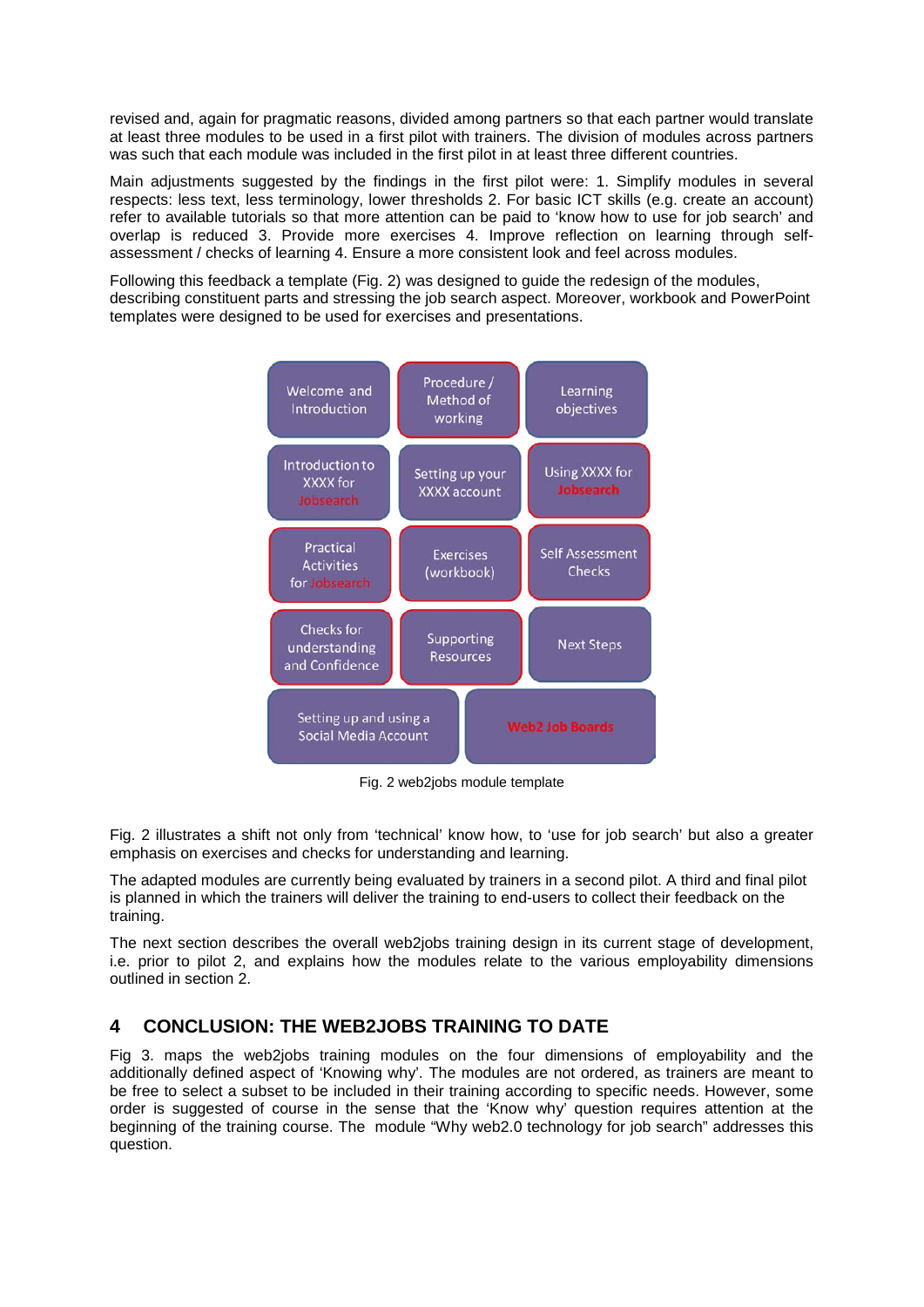

Fig 3. Web2jobs training modules

The 'Know who' dimension is covered by the module "Combining off- and online networking" which deals with the concept of networking in 'non-intimidating' way, as something we all do, but perhaps without being aware of it, and which introduces online networking as a useful extension of existing, face-to-face, networks. In addition the 'Who am I' module helps trainees to practise with and reflect upon how they may present themselves and what impacts this has. Most modules are dedicated to the 'Know How' of using the most popular social media as well as other tools to search and/or apply for jobs. The figure illustrates how the attitudinal dimension of employability 'adaptability' is not separately addressed by a particular module but is underlying all modules, and is supposed to be addressed in various ways throughout the training. So the 'Why web2.0 technology for job search' for instance, is meant to enhance trainees motivation and openness to learn. Also, various social media addressed in the 'Know how' modules are covered in such a way that trainees understand their generic use and learn to "see through" the peculiarities of successive interface designs.

Reflecting on the iterative design process so far it appears to be characterized by three major shifts. Firstly, the needs assessment has inspired a shift from social media particularly to employability more generally. Secondly, feedback gathered in the first pilot has inspired a shift, which in terms of Bloom's taxonomy [18], can be characterized as a shift towards applying knowledge as is reflected by a stronger focus on job search and exercises. Finally, the web2jobs training in its current state places greater emphasis on metacognitive skills through self-assessments and checks of understanding.

Of course the feedback collected from end-users in the final pilot, will have to reveal to what extent the aims are achieved as intended.

### **Acknowledgement**

The web2jobs project has been funded with support from the European Commission (Key Activity 3 / Multilateral Projects. Project No: 543145-LLP-1-2013-1-UK-KA3-KA3MP). This publication reflects the views only of the author, and the Commission cannot be held responsible for any use which may be made of the information contained therein.

## **REFERENCES**

[1] Koen, J. (2013). *Prepare and pursue: Routes to suitable (re-)employment*. University of Amsterdam. Retrieved from<http://hdl.handle.net/11245/1.392215>